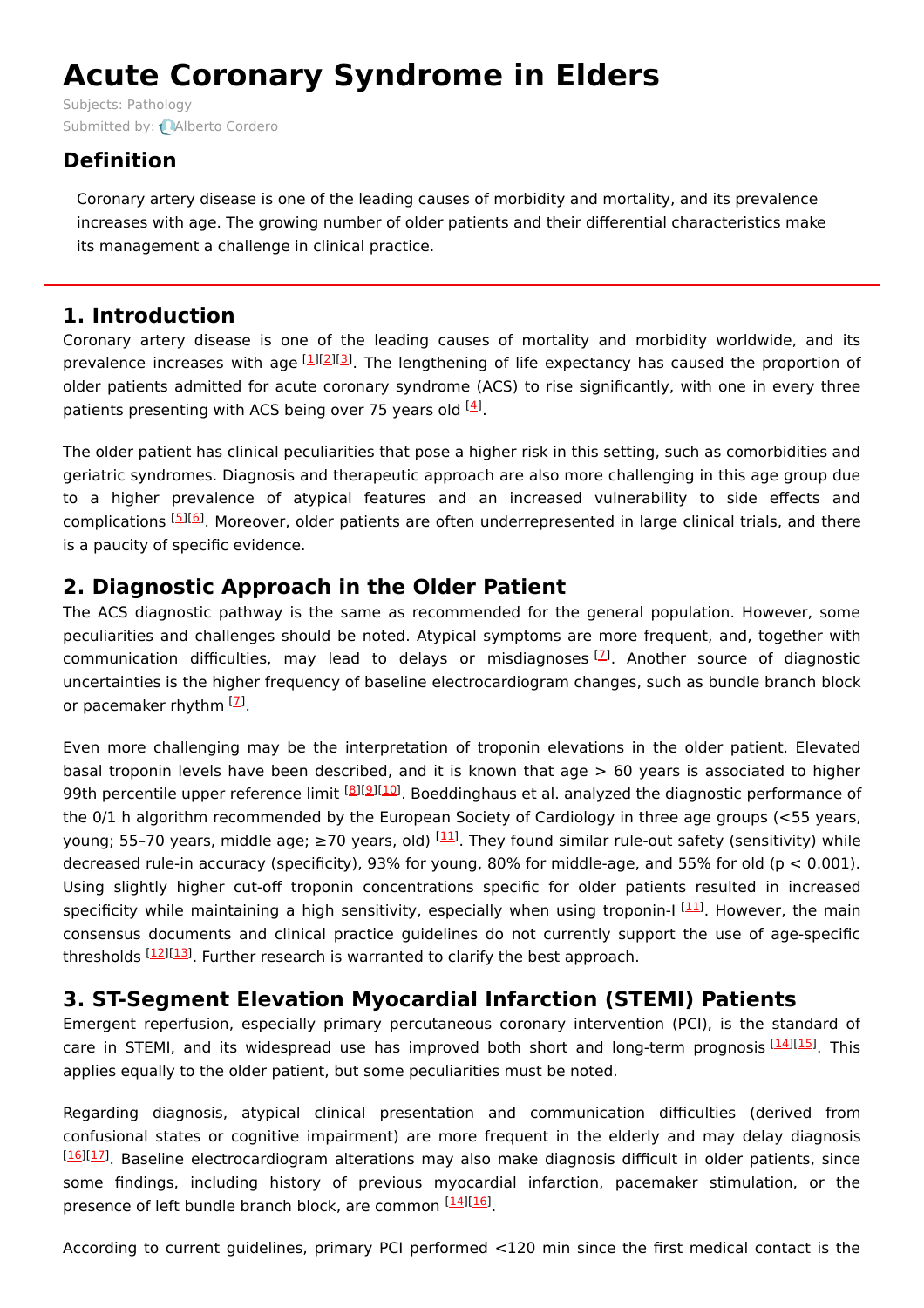treatment of choice, irrespective of age. PCI is superior to fibrinolysis in reducing mortality, reinfarction, or stroke <sup>[\[18](#page-3-13)]</sup>. It is recommended to use radial access and stenting with new-generation drug-eluting stents, since this strategy is associated with fewer events [\[18\]](#page-3-13)[[19](#page-3-14)]. Otherwise, and in the absence of contraindications, fibrinolytic therapy is recommended, always within the first 12 h since symptom onset, and providing the highest benefit when administered within the first two hours. Afterwards, the patient must be transferred to a center with a PCI-capable facility (Figure 1) <sup>[[18](#page-3-13)]</sup>. Thus, if reperfusion is not achieved (ST-segment resolution < 50% within 60–90 min of fibrinolytic administration) or in the presence of persistent chest pain, worsening ischemia, or hemodynamic or electrical instability, rescue PCI is indicated. In other cases, routine early (2–24 h after fibrinolysis) PCI is indicated. Age should not be considered a contraindication to fibrinolysis, since several studies including elderly patients with STEMI receiving this therapy did not find significant differences in the number of major bleedings requiring transfusion compared to PCI or even no reperfusion <sup>[[20\]](#page-3-15)</sup>. On the other hand, the incidence of intracranial bleeding increases with age. Nevertheless, in the STREAM trial, the risk of intracranial hemorrhage was reduced after adjusting the fibrinolytic dose of tenecteplase to 50% in patients older than 75 years of age . [[21](#page-3-16)]



Figure 1. Management of acute ST-segment elevation myocardial infarction. Adapted from [\[16](#page-3-11)]. EKG: electrocardiogram; PCI: percutaneous coronary intervention. \* Atypical presentation is common.

Despite current evidence and recommendations, older patients are still less likely to receive reperfusion treatment when compared with their younger counterparts<sup>[\[3](#page-2-2)][\[16](#page-3-11)][[19](#page-3-14)][\[22](#page-3-17)]</sup>. Efforts should be made to improve this picture, as invasive strategies in STEMI associate greater survival in elderly patients, and there is no upper age limit for urgent reperfusion [[3](#page-2-2)][\[19](#page-3-14)][\[22](#page-3-17)][\[23](#page-3-18)].

Regarding prognostic medication in the elderly, current recommendations are not different from those made in younger patients. They improve prognosis [[15](#page-3-10)], though titration may often be slower [\[14](#page-3-9)][\[18](#page-3-13)]. Moreover, elderly patients should participate in a complete rehabilitation program whenever possible, adapted to age conditions, and addressing comorbidities and geriatric syndromes, which in turn improves both prognosis and quality of life <sup>[\[18](#page-3-13)]</sup>. Unfortunately, these patients are, by far, the least enrolled in these programs <sup>[<u>24</u>]</sup>.

#### **4. Non-STEMI (NSTEMI) Patients: Invasive Versus Conservative Treatment?**

Balancing the benefit/risk of harm is crucial in elderly patients with ACS because they have higher risk of mortality but, also, higher risk of bleeding or other side effects of currently recommended treatments.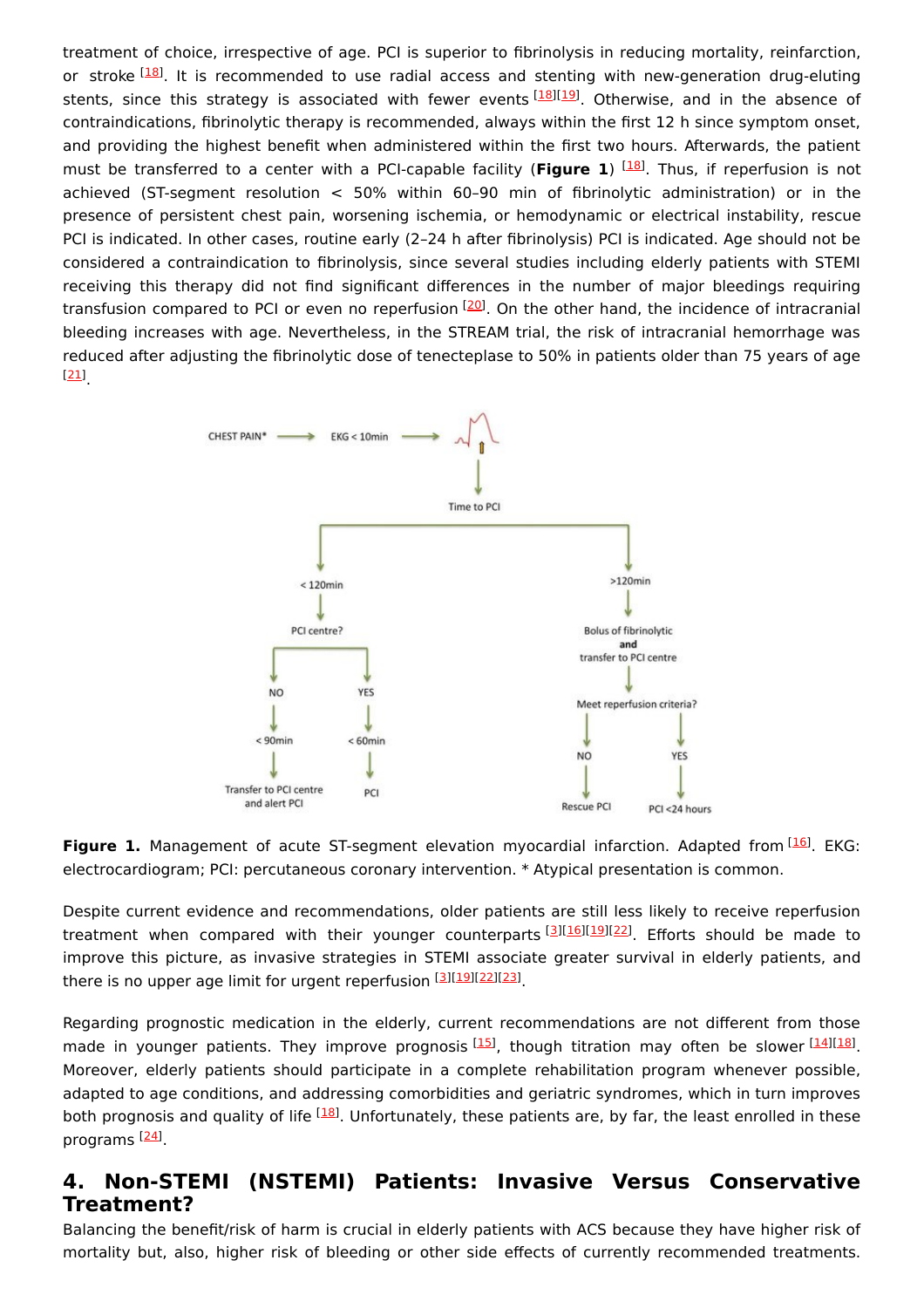Compared to younger patients, older patients are admitted more frequently with NSTEMI and medical treatments or revascularization are commonly underused <sup>[[25\]](#page-3-20)[[26\]](#page-4-0)</sup>. Current NSTEMI guidelines clearly state that interventional procedures for revascularization should be applied at any age [\[13](#page-3-8)]. Nonetheless, age is frequently reported as the variable most closely related to lower revascularization rates <a>[[27](#page-4-1)]</a>. Of all the reasons postulated for the underuse of revascularization, the leading limitations might be the excess of bleeding complications or the lack of long-term benefit <sup>[\[28](#page-4-2)]</sup>. Bleeding complications have certainly increased in recent decades due to the incorporation of more potent antiplatelet and anticoagulant strategies <sup>[\[29](#page-4-3)]</sup>. In contrast, vascular access complications have decreased substantially with the generalization of radial access, especially in the elderly and high-bleeding risk patients [\[30\]](#page-4-4)[[31](#page-4-5)]. The largest clinical trial involving elderly patients with NSTEMI, or unstable angina, was the After Eighty study that included 457 patients who were randomized to either an invasive or conservative treatment strategy <sup>[\[32](#page-4-6)]</sup>. After 1.5 years of follow-up, the invasive strategy was superior to a conservative strategy in reducing the primary endpoint, namely, a composite of myocardial infarction, urgent revascularization, stroke, or death. The primary endpoint was reduced by 47% using the invasive strategy (hazard ratio 0.53, 95% CI 0.41-0.69;  $p = 0.0001$ ), although the benefit was lower in patients aged >85, and no differences in terms of bleeding complications were noted. It should be noted that in this trial, a strict conservative strategy was applied instead of a selective invasive strategy, with no coronary angiography performed in any patient assigned to this group. In 2020, the SENIOR-NSTEMI study was published, which was an observational study with 1976 NSTEMI patients aged >80 <sup>[\[33](#page-4-7)]</sup>. After propensity score matching, it showed that revascularization within the first 3 days of admission was associated to 32% reduction in all-cause mortality (hazard ratio: 0.68, 95% CI 0.55–0.84). This study had several limitations because it did not assess the effect of heart failure of index hospitalization on post-discharge prognosis, and heart failure incidence was not assessed taking all-cause mortality as a competing event [\[34\]](#page-4-8)[[35](#page-4-9)].

Lastly, revascularization procedures could also be discussed. The use of drug-eluting stents has been generalized in percutaneous revascularization, and several trials have demonstrated their superiority compared to bare-metal stents also in the elderly<sup>[[36\]](#page-4-10)</sup>. Polymer-free drug-eluting stents have demonstrated to have a very low risk of stent thrombosis with short-term dual antiplatelet treatments  $^{[37]}$  $^{[37]}$  $^{[37]}$ , and this has also been demonstrated in second and third generations of drug-eluting stents  $^{[38]}$  $^{[38]}$  $^{[38]}$ . Another important aspect is the relevance of the complete revascularization in this age group. Agra-Bermejo et al. observed in a propensity-score analysis of an observational cohort a long-term benefit in terms of mortality of complete vs. culprit-only revascularization in older patients with NSTEMI [\[39](#page-4-13)]. However, other studies showed controversial results <sup>[[40](#page-4-14)][\[41\]](#page-4-15)</sup>. Further randomized evidence is warranted to clarify the better strategy regarding complete revascularization in the older patient.

In conclusion, an invasive strategy with currently available technologies (radial access and newer generation drug-eluting stents) is safe and effective to improve outcomes in elderly patients with NSTEMI and, therefore, it should not be denied in this patient group.

#### **References**

- <span id="page-2-0"></span>1. Benjamin, E.J.; Blaha, M.J.; Chiuve, S.E.; Cushman, M.; Das, S.R.; Deo, R.; de Ferranti, S.D.; Floyd, J.; Fornage, M.; Gillespie, C.; et al. Heart Disease and Stroke Statistics—2017 Update: A Report from the American Heart Association. Circulation 2017, 135, e146–e603.
- <span id="page-2-1"></span>2. Townsend, N.; Nichols, M.; Scarborough, P.; Rayner, M. Cardiovascular disease in Europe-epidemiological update 2015. Eur. Heart J. 2015, 36, 2696–2705.
- <span id="page-2-2"></span>3. Topaz, G.; Finkelstein, A.; Flint, N.; Shacham, Y.; Banai, S.; Steinvil, A.; Arbel, Y.; Keren, G.; Yankelson, L. Comparison of 30-day and long-term outcomes and hospital complications among patients aged <75 versus ≥75 years with STelevation myocardial infarction undergoing percutaneous coronary intervention. Am. J. Cardiol. 2017, 119, 1897–1901.
- <span id="page-2-3"></span>4. Ariza-Solé, A.; Alegre, O.; Elola, F.J.; Fernández, C.; Formiga, F.; Martínez-Sellés, M.; Bernal, J.L.; Segura, J.V.; Iñíguez, A.; Bertomeu, V.; et al. Management of myocardial infarction in the elderly. Insights from Spanish Minimum Basic Data Set. Eur. Heart J. Acute Cardiovasc. Care 2019, 8, 242–251.
- 5. Alvarez Alvarez, B.; Cid Alvarez, A.B.; Redondo Dieguez, A.; Sanmartin Pena, X.; Lopez Otero, D.; Avila Carrillo, A.;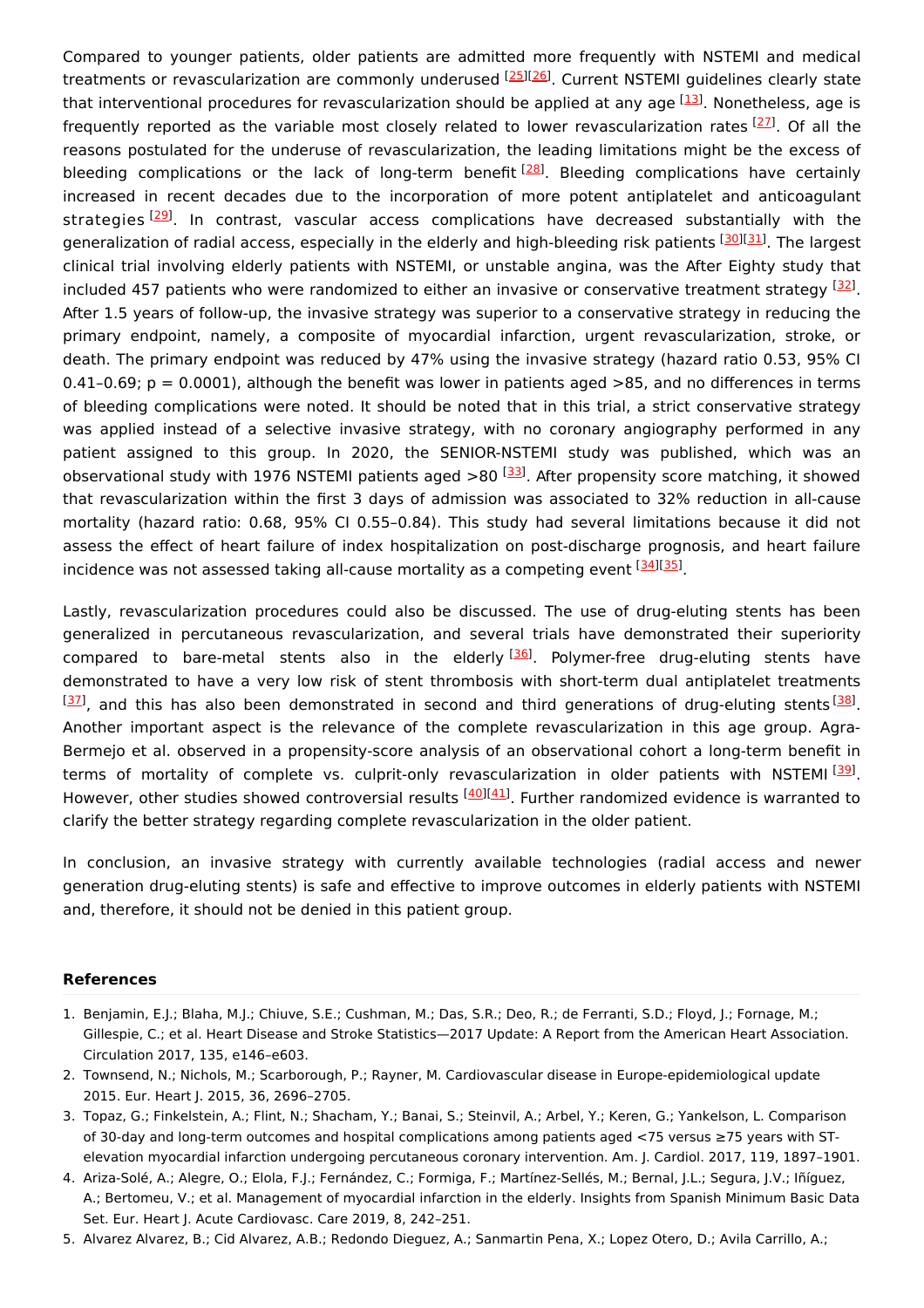<span id="page-3-0"></span>Gomez Peña, F.; Trillo Nouche, R.; Martinez Selles, M.; Gonzalez-Juanatey, J. Short-term and long-term validation of the fastest score in patients with ST-elevation myocardial infarction after primary angioplasty. Int. J. Cardiol. 2018, 269, 19–22.

- <span id="page-3-1"></span>6. Díez-Villanueva, P.; Ariza-Solé, A.; Bonanad, C.; Martínez-Sellés, M. Síndrome Coronario Agudo en el Paciente Anciano, 1st ed.; International Marketing & Communication, S.A.: Madrid, Spain, 2019.
- <span id="page-3-2"></span>7. Madhavan, M.V.; Gersh, B.J.; Alexander, K.P.; Granger, C.B.; Stone, G.W. Coronary artery disease in patients ≥80 years of age. J. Am. Coll. Cardiol. 2018, 71, 2015–2040.
- <span id="page-3-3"></span>8. Welsh, P.; Preiss, D.; Shah, A.; McAllister, D.; Briggs, A.; Boachie, C.; McConnachie, A.; Hayward, C.; Padmanabhan, S.; Welsh, C.; et al. Comparison between high-sensitivity cardiac troponin T and cardiac troponin I in a large general population cohort. Clin. Chem. 2018, 64, 1607–1616.
- <span id="page-3-4"></span>9. Eggers, K.M.; Lind, L.; Venge, P.; Lindahl, B. Factors influencing the 99th percentile of cardiac troponin I evaluated in community-dwelling individuals at 70 and 75 years of age. Clin. Chem. 2013, 59, 1068–1073.
- <span id="page-3-5"></span>10. Gore, M.O.; Seliger, S.L.; Defilippi, C.R.; Nambi, V.; Christenson, R.H.; Hashim, I.A.; Hoogeveen, R.C.; Ayers, C.R.; Sun, W.; McGuire, D.K.; et al. Age- and sex-dependent upper reference limits for the high-sensitivity cardiac troponin T assay. J. Am. Coll. Cardiol. 2014, 63, 1441–1448.
- <span id="page-3-6"></span>11. Boeddinghaus, J.; Nestelberger, T.; Twerenbold, R.; Neumann, J.T.; Lindahl, B.; Giannitsis, E.; Sörensen, N.A.; Badertscher, P.; Jann, J.E.; Wussler, D.; et al. Impact of age on the performance of the ESC 0/1h-algorithms for early diagnosis of myocardial infarction. Eur. Heart J. 2018, 39, 3780–3794.
- <span id="page-3-7"></span>12. Wu, A.; Christenson, R.H.; Greene, D.N.; Jaffe, A.S.; Kavsak, P.A.; Ordonez-Llanos, J.; Apple, F.S. Clinical laboratory practice recommendations for the use of cardiac troponin in acute coronary syndrome: Expert opinion from the academy of the american association for clinical chemistry and the task force on clinical applications of cardiac biomarkers of the international federation of clinical chemistry and laboratory medicine. Clin. Chem. 2018, 64, 645–655.
- <span id="page-3-8"></span>13. Collet, J.P.; Thiele, H.; Barbato, E.; Barthélémy, O.; Bauersachs, J.; Bhatt, D.L.; Dendale, P.; Dorobantu, M.; Edvardsen, T.; Folliguet, T.; et al. 2020 ESC Guidelines for the management of acute coronary syndromes in patients presenting without persistent ST-segment elevation. Eur. Heart J. 2021, 42, 1289–1367.
- <span id="page-3-9"></span>14. Puerto, E.; Viana-Tejedor, A.; Martínez-Sellés, M.; Domínguez-Pérez, L.; Moreno, G.; Martín-Asenjo, R.; Bueno, H. Temporal trends in mechanical complications of acute myocardial infarction in the elderly. J. Am. Coll. Cardiol. 2018, 72, 959–966.
- <span id="page-3-10"></span>15. Bastante, T.; Rivero, F.; Cuesta, J.; García, M.; Antuña, P.; Díez-Villanueva, P. Síndrome Coronario Agudo con Elevación del Segmento ST. Díez-Villanueva, P. Manual de Cardiopatía en el Paciente Anciano, 1st ed.; International Marketing & Communication, S.A.: Madrid, Spain, 2018; pp. 89–95.
- <span id="page-3-11"></span>16. Alexander, K.P.; Newby, L.K.; Armstrong, P.W.; Cannon, C.P.; Gibler, W.B.; Rich, M.W.; Van de Werf, F.; White, H.D.; Weaver, W.D.; Naylor, M.D.; et al. Acute coronary care in the elderly, Part II ST-segment–elevation myocardial infarction. A scientific statement for healthcare professionals from the american heart association council on clinical cardiology. Circulation 2007, 115, 2570–2589.
- <span id="page-3-12"></span>17. Rivero, F.; Bastante, T.; Cuesta, J.; Benedicto, A.; Salamanca, J.; Restrepo, J.A.; Aguilar, R.; Gordo, F.; Batlle, M.; Alfonso, F. Factors associated with delays in seeking medical attention in patients with ST-segment elevation acute coronary syndrome. Rev. Esp. Cardiol. 2016, 69, 279–285.
- <span id="page-3-13"></span>18. de la Torre Hernández, J.M.; Brugaletta, S.; Gómez Hospital, J.A.; Baz, J.A.; Pérez de Prado, A.; López Palop, R.; Cid, B.; García Camarero, T.; Diego, A.; Gimeno de Carlos, F.; et al. Primary angioplasty in patients older than 75 years. Profile of patients and procedures, outcomes, and predictors of prognosis in the ESTROFA IM + 75 Registry. Rev. Esp. Cardiol. 2017, 70, 81–87.
- <span id="page-3-14"></span>19. Ibanez, B.; James, S.; Agewall, S.; Antunes, M.J.; Bucciarelli-Ducci, C.; Bueno, H.; Caforio, A.; Crea, F.; Goudevenos, J.A.; Halvorsen, S.; et al. 2017 ESC Guidelines for the management of acute myocardial infarction in patients presenting with ST-segment elevation. Eur. Heart J. 2018, 39, 119–177.
- <span id="page-3-15"></span>20. Toleva, O.; Ibrahim, Q.; Brass, N.; Sookram, S.; Welsh, R. Treatment choices in elderly patients with ST: Elevation myocardial infarction-insights from the Vital Heart Response registry. Open Heart 2015, 2, e000235.
- <span id="page-3-16"></span>21. Armstrong, P.W.; Gershlick, A.H.; Goldstein, P.; Wilcox, R.; Danays, T.; Lambert, Y.; Sulimov, V.; Rosell Ortiz, F.; Ostojic, M.; Welsh, R.C.; et al. Fibrinolysis or primary PCI in ST-segment elevation myocardial infarction. N. Engl. J. Med. 2013, 368, 1379–1387.
- <span id="page-3-17"></span>22. Puymirat, E.; Aissaoui, N.; Cayla, G.; Lafont, A.; Riant, E.; Mennuni, M.; Saint-Jean, O.; Blanchard, D.; Jourdain, P.; Elbaz, M.; et al. Changes in one-year mortality in elderly patients admitted with acute myocardial infarction in relation with early management. Am. J. Med. 2017, 130, 555–563.
- <span id="page-3-18"></span>23. Fernández-Bergés, D.; Degano, I.R.; Gonzalez Fernandez, R.; Subirana, I.; Vila, J.; Jiménez-Navarro, M.; Perez-Fernandez, S.; Roqué, M.; Bayes-Genis, A.; Fernandez-Aviles, F.; et al. Benefit of primary percutaneous coronary interventions in the elderly with ST segment elevation myocardial infarction. Open Heart 2020, 7, e001169.
- <span id="page-3-19"></span>24. O'Neill, D.; Forman, D.E. Never too old for cardiac rehabilitation. Clin. Geriatr. Med. 2019, 35, 407.
- <span id="page-3-20"></span>25. Bueno, H.; Rossello, X.; Pocock, S.J.; Van de Werf, F.; Chin, C.T.; Danchin, N.; Lee, S.W.; Medina, J.; Huo, Y. In-hospital coronary revascularization rates and post-discharge mortality risk in non–ST-segment elevation acute coronary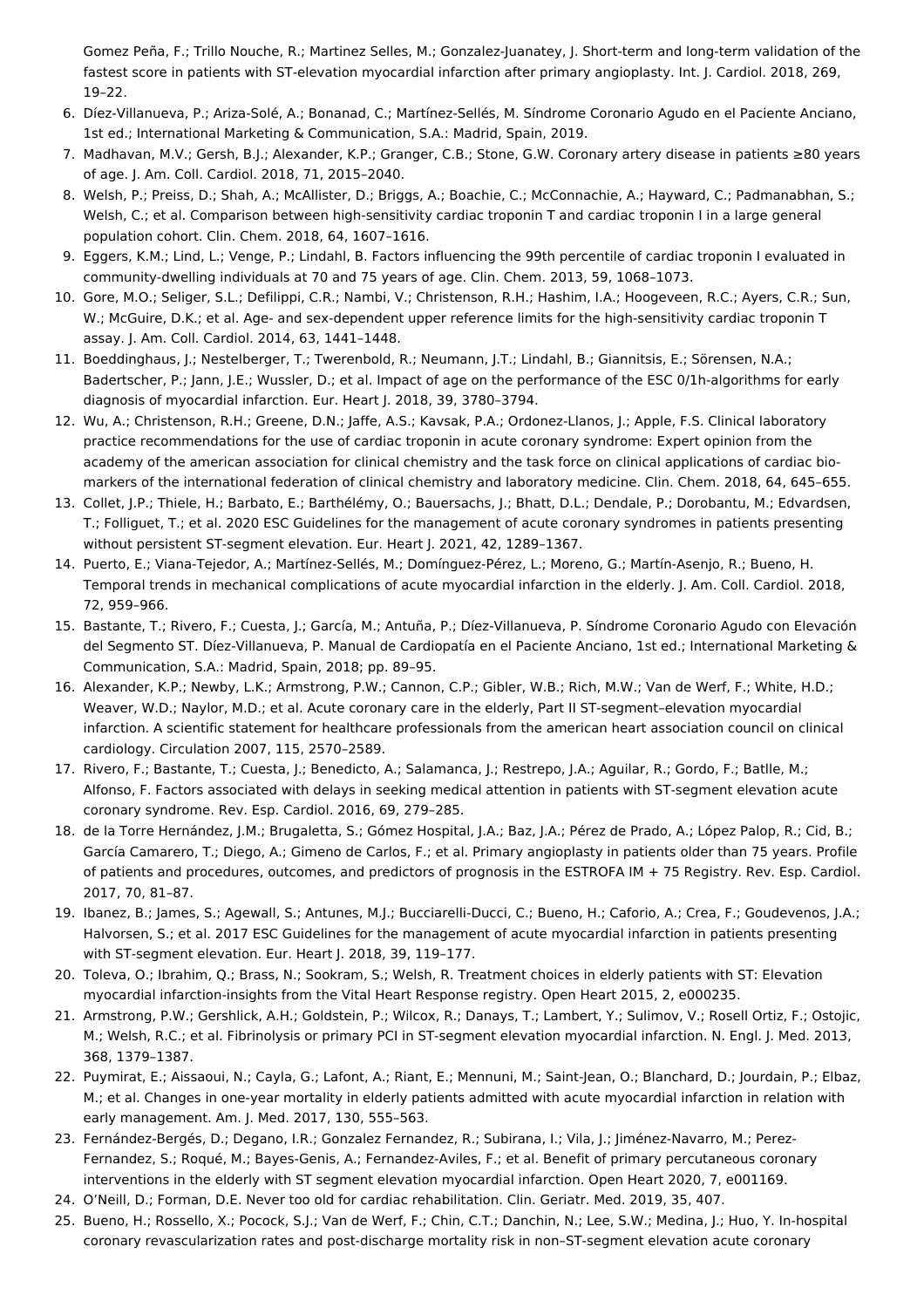<span id="page-4-0"></span>syndrome. J. Am. Coll. Cardiol. 2019, 74, 1454–1461.

- 26. Gabaldon-Perez, A.; Bonanad, C.; Garcia-Blas, S.; Gavara, J.; Rios-Navarro, C.; Perez-Sole, N.; de Dios, E.; Marcos-Garces, V.; Merenciano-Gonzalez, H.; Monmeneu, J.V.; et al. Stress cardiac magnetic resonance for mortality prediction and decision-making: Registry of 2496 elderly patients with chronic coronary syndrome. Rev. Esp. Cardiol. 2021, 66, 603–605.
- <span id="page-4-1"></span>27. Alvarez-Alvarez, B.; Abou Jokh Casas, C.; Garcia Acuña, J.M.; Cid Alvarez, B.; Agra Bermejo, R.M.; Cordero Fort, A.; Rodríguez Mañero, M.; Gude Sampedro, F.; González-Juanatey, J.R. Temporal trends between association of evidencebased treatment and outcomes in patients with non-ST-elevation myocardial infarction. Int. J. Cardiol. 2018, 260, 1–6.
- <span id="page-4-2"></span>28. Cordero, A.; Escribano, D.; García-Acuña, J.M.; Rodriguez-Mañero, M.; Agra-Bermejo, R.; Bertomeu-González, V.; Cid-Alvarez, B.; Alvarez-Alvarez, B.; Zuazola, P.; González-Juanatey, J.R. Long-term bleeding risk vs. mortality risk in acute coronary syndrome patients according to the 2019 ARC-HBR definition. Thromb. Res. 2020, 196, 516–518.
- <span id="page-4-3"></span>29. Simonsson, M.; Wallentin, L.; Alfredsson, J.; Erlinge, D.; Hellström Ängerud, K.; Hofmann, R.; Kellerth, T.; Lindhagen, L.; Ravn-Fischer, A.; Szummer, K.; et al. Temporal trends in bleeding events in acute myocardial infarction: Insights from the SWEDEHEART registry. Eur. Heart J. 2019, 41, 833–843.
- <span id="page-4-4"></span>30. Gargiulo, G.; Valgimigli, M.; Sunnåker, M.; Vranckx, P.; Frigoli, E.; Leonardi, S.; Spirito, A.; Gragnano, F.; Manavifar, N.; Galea, R.; et al. Choice of access site and type of anticoagulant in acute coronary syndromes with advanced Killip class or out-of-hospital cardiac arrest. Rev. Esp. Cardiol. 2020, 73, 893–901.
- <span id="page-4-5"></span>31. Cesaro, A.; Moscarella, E.; Gragnano, F.; Perrotta, R.; Diana, V.; Pariggiano, I.; Concilio, C.; Alfieri, A.; Cesaro, F.; Mercone, G.; et al. Transradial access versus transfemoral access: A comparison of outcomes and efficacy in reducing hemorrhagic events. Expert Rev. Cardiovasc. Ther. 2019, 17, 435–447.
- <span id="page-4-6"></span>32. Tegn, N.; Abdelnoor, M.; Aaberge, L.; Endresen, K.; Smith, P.; Aakhus, S.; Gjertsen, E.; Dahl-Hofseth, O.; Ranhoff, A.H.; Gullestad, L.; et al. Invasive versus conservative strategy in patients aged 80 years or older with non-ST-elevation myocardial infarction or unstable angina pectoris (After Eighty study): An open-label randomised controlled trial. Lancet 2016, 387, 1057–1065.
- <span id="page-4-7"></span>33. Kaura, A.; Sterne, J.; Trickey, A.; Abbott, S.; Mulla, A.; Glampson, B.; Panoulas, V.; Davies, J.; Woods, K.; Omigie, J.; et al. Invasive versus non-invasive management of older patients with non-ST elevation myocardial infarction (SENIOR-NSTEMI): A cohort study based on routine clinical data. Lancet 2020, 396, 623–634.
- <span id="page-4-8"></span>34. Cordero, A.; Rodríguez-Mañero, M.; Bertomeu-González, V.; Gonzalez-Juanatey, J.R. Managing NSTEMI in older patients. Lancet 2021, 397, 370–371.
- <span id="page-4-9"></span>35. Sanchis, J.; García Acuña, J.M.; Raposeiras, S.; Barrabés, J.A.; Cordero, A.; Martínez-Sellés, M.; Bardají, A.; Díez-Villanueva, P.; Marín, F.; Ruiz-Nodar, J.M.; et al. Comorbidity burden and revascularization benefit in elderly patients with acute coronary syndrome. Rev. Esp. Cardiol. 2020, 74, 765–772.
- <span id="page-4-10"></span>36. de Belder, A.; de la Torre Hernandez, J.M.; Lopez-Palop, R.; O'Kane, P.; Hernandez Hernandez, F.; Strange, J.; Gimeno, F.; Cotton, J.; Diaz Fernandez, J.F.; Carrillo Saez, P.; et al. A prospective randomized trial of everolimus-eluting stents versus bare-metal stents in octogenarians: The XIMA Trial (Xience or Vision Stents for the Management of Angina in the Elderly). J. Am. Coll. Cardiol. 2014, 63, 1371–1375.
- <span id="page-4-11"></span>37. Urban, P.; Meredith, I.T.; Abizaid, A.; Pocock, S.J.; Carrié, D.; Naber, C.; Lipiecki, J.; Richardt, G.; Iñiguez, A.; Brunel, P.; et al. Polymer-free drug-coated coronary stents in patients at high bleeding risk. N. Engl. J. Med. 2015, 373, 2038– 2047.
- <span id="page-4-12"></span>38. Windecker, S.; Latib, A.; Kedhi, E.; Kirtane, A.J.; Kandzari, D.E.; Mehran, R.; Price, M.J.; Abizaid, A.; Simon, D.I.; Worthley, S.G.; et al. Polymer-based or polymer-free stents in patients at high bleeding risk. N. Engl. J. Med. 2020, 382, 1208–1218.
- <span id="page-4-13"></span>39. Agra-Bermejo, R.; Cordero, A.; Veloso, P.R.; Álvarez, D.I.; Álvarez, B.Á.; Díaz, B.; Rodríguez, L.A.; Abou-Jokh, C.; Álvarez, B.C.; González-Juanatey, J.R.; et al. Long term prognostic benefit of complete revascularization in elderly presenting with NSTEMI: Real world evidence. Rev. Cardiovasc. Med. 2021, 22, 475–482.
- <span id="page-4-14"></span>40. Rumiz, E.; Berenguer, A.; Vilar, J.V.; Valero, E.; Facila, L.; Cubillos, A.; Sanmiguel, D.; Almela, P.; Morell, S. Long-term outcomes and predictors of morbi-mortality according to age in stemi patients with multivessel disease: Impact of an incomplete revascularization. Catheter. Cardiovasc. Interv. 2018, 92, E512–E517.
- <span id="page-4-15"></span>41. Harada, M.; Miura, T.; Kobayashi, T.; Kobayashi, H.; Kobayashi, M.; Nakajima, H.; Kimura, H.; Akanuma, H.; Mawatari, E.; Sato, T.; et al. Clinical impact of complete revascularization in elderly patients with multi-vessel coronary artery disease undergoing percutaneous coronary intervention: A sub-analysis of the SHINANO registry. Int. J. Cardiol. 2017, 230, 413–419.

#### **Keywords**

elderly;acute coronary syndrome;myocardial infarction